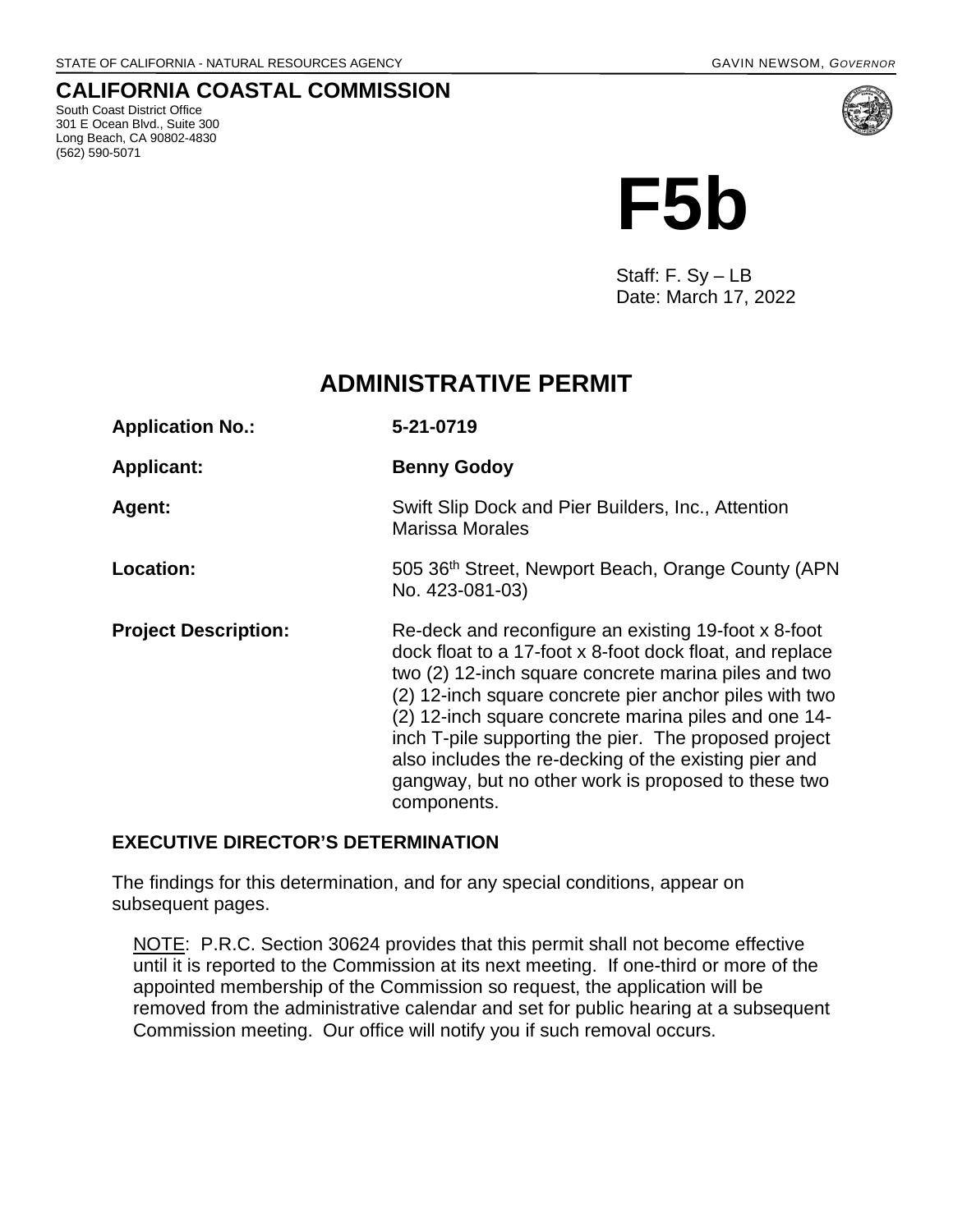**PLEASE NOTE THAT THIS WILL BE A HYBRID MEETING, WITH BOTH VIRTUAL AND IN PERSON PARTICIPATION ALLOWED**. Please see the Coastal Commission's Hybrid Hearing Procedures posted on the Coastal Commission's webpage at [www.coastal.ca.gov](http://www.coastal.ca.gov/) for details on the procedures of this hearing. If you would like to receive a paper copy of the Coastal Commission's Hybrid Hearing Procedures, please call 415-904-5202.

The in-person hearing will be held at:

**County of Ventura Board of Supervisors Chambers 800 South Victoria Avenue Ventura, CA 93009**

The Commission strongly encourages continued participation virtually through video and teleconferencing due to changing Covid-19 conditions.

#### IMPORTANT - Before you may proceed with development, the following must occur:

Pursuant to 14 Cal. Admin. Code Sections 13150(b) and 13158, you must sign the enclosed duplicate copy acknowledging the permit's receipt and accepting its contents, including all conditions, and return it to our office. Following the Commission's meeting, and once we have received the signed acknowledgement and evidence of compliance with all special conditions, we will send you a Notice of Administrative Permit Effectiveness.

#### **BEFORE YOU CAN OBTAIN ANY LOCAL PERMITS AND PROCEED WITH DEVELOPMENT, YOU MUST HAVE RECEIVED BOTH YOUR ADMINISTRATIVE PERMIT AND THE NOTICE OF PERMIT EFFECTIVENESS FROM THIS OFFICE.**

 John Ainsworth Executive Director

 by: Fernie Sy Coastal Program Analyst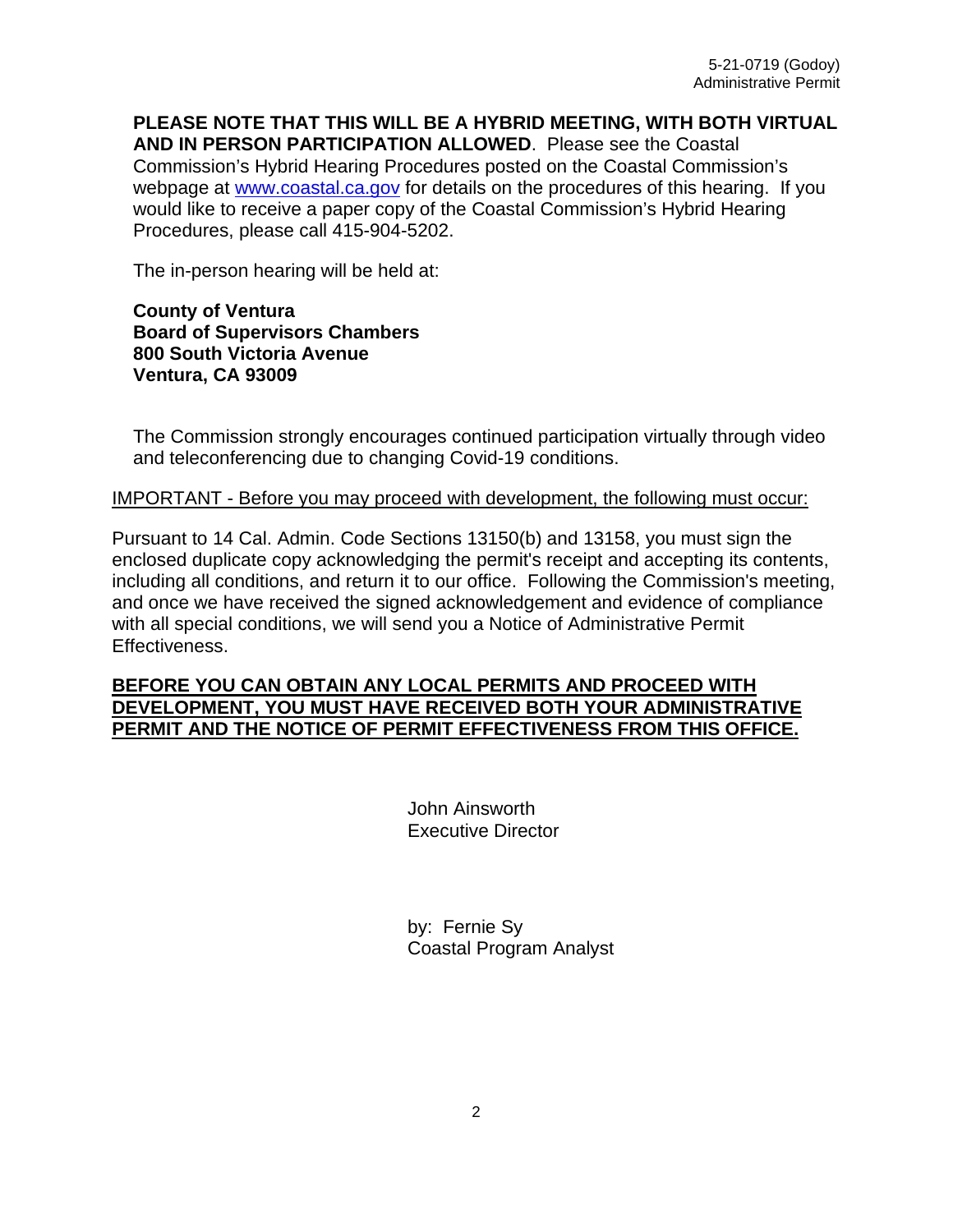# **Contents**

# **EXHIBITS**

| Exhibit No. 1 – Location Map       |
|------------------------------------|
| Exhibit No. 2 – Existing Site Plan |
| Exhibit No. 3 – Proposed Site Plan |
| Exhibit No. 4 - Overlay Site Plan  |
|                                    |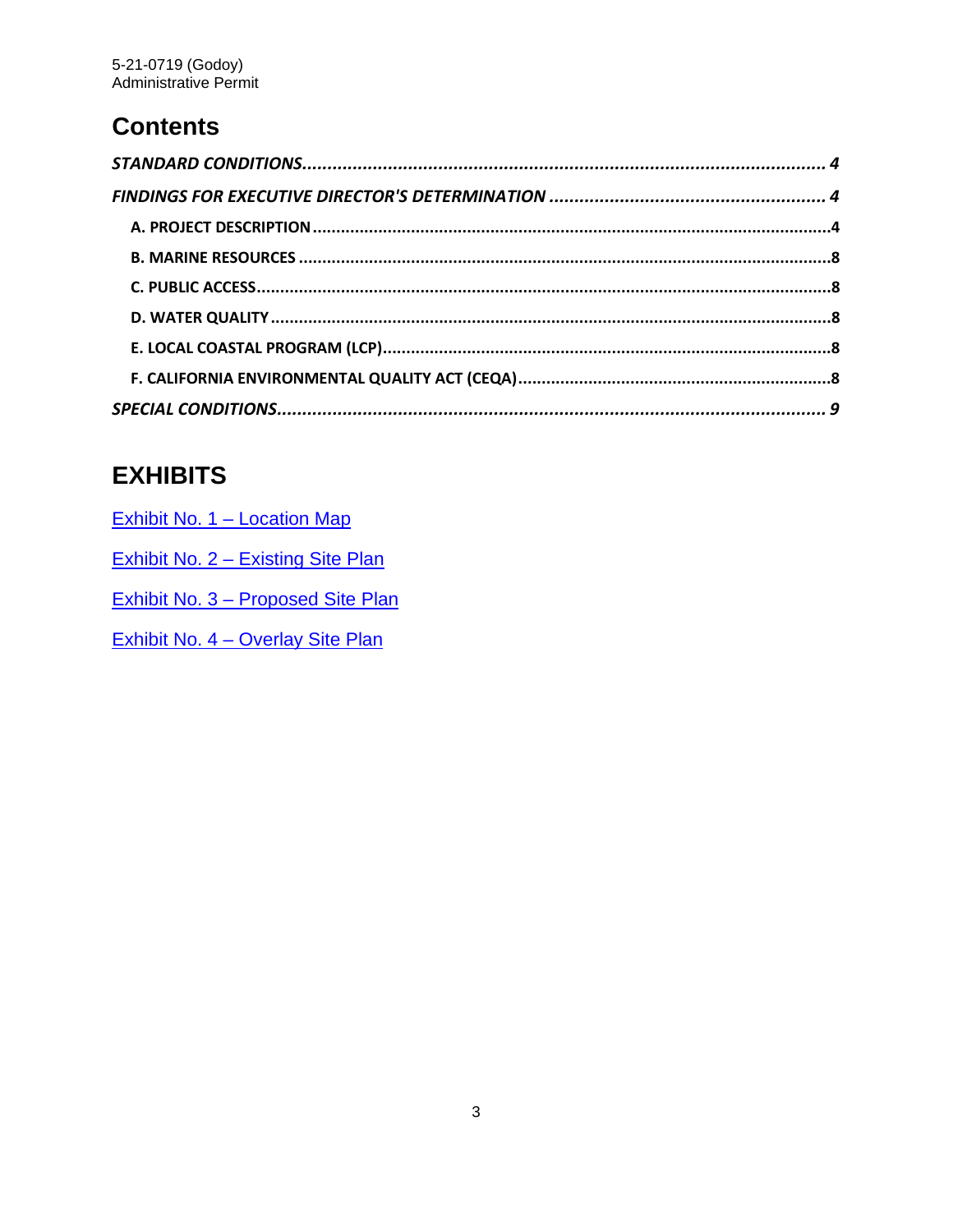# <span id="page-3-0"></span>**STANDARD CONDITIONS**

This permit is granted subject to the following standard conditions:

- 1. **Notice of Receipt and Acknowledgment.** The permit is not valid and development shall not commence until a copy of the permit, signed by the permittee or authorized agent, acknowledging receipt of the permit and acceptance of the terms and conditions, is returned to the Commission office.
- 2. **Expiration.** If development has not commenced, the permit will expire two years from the date the Commission voted on the application. Development shall be pursued in a diligent manner and completed in a reasonable period of time. Application for extension of the permit must be made prior to the expiration date.
- 3. **Interpretation**. Any questions of intent or interpretation of any term or condition will be resolved by the Executive Director or the Commission.
- 4. **Assignment.** The permit may be assigned to any qualified person, provided assignee files with the Commission an affidavit accepting all terms and conditions of the permit.
- 5. **Terms and Conditions Run with the Land.** These terms and conditions shall be perpetual, and it is the intention of the Commission and the permittee to bind all future owners and possessors of the subject property to the terms and conditions.

#### **SPECIAL CONDITIONS:** See pages nine through fourteen.

#### **EXECUTIVE DIRECTOR'S DETERMINATION (continued):**

The Executive Director hereby determines that the proposed development is a category of development, which, pursuant to PRC Section 30624, qualifies for approval by the Executive Director through the issuance of an Administrative Permit. Subject to Standard and Special Conditions as attached, said development is in conformity with the provisions of Chapter 3 of the Coastal Act of 1976 and will not have any significant impacts on the environment within the meaning of the California Environmental Quality Act. If located between the nearest public road and the sea, this development is in conformity with the public access and public recreation policies of Chapter 3.

# <span id="page-3-1"></span>**FINDINGS FOR EXECUTIVE DIRECTOR'S DETERMINATION**

# <span id="page-3-2"></span>**A. PROJECT DESCRIPTION**

The proposed project is the re-decking and reconfiguring of an existing 19-foot x 8-foot dock float to a 17-foot x 8-foot dock float, and replacing two (2) 12-inch square concrete marina piles and two (2) 12-inch square concrete pier anchor piles with two (2) 12-inch square concrete marina piles and one 14-inch T-pile supporting the pier. The proposed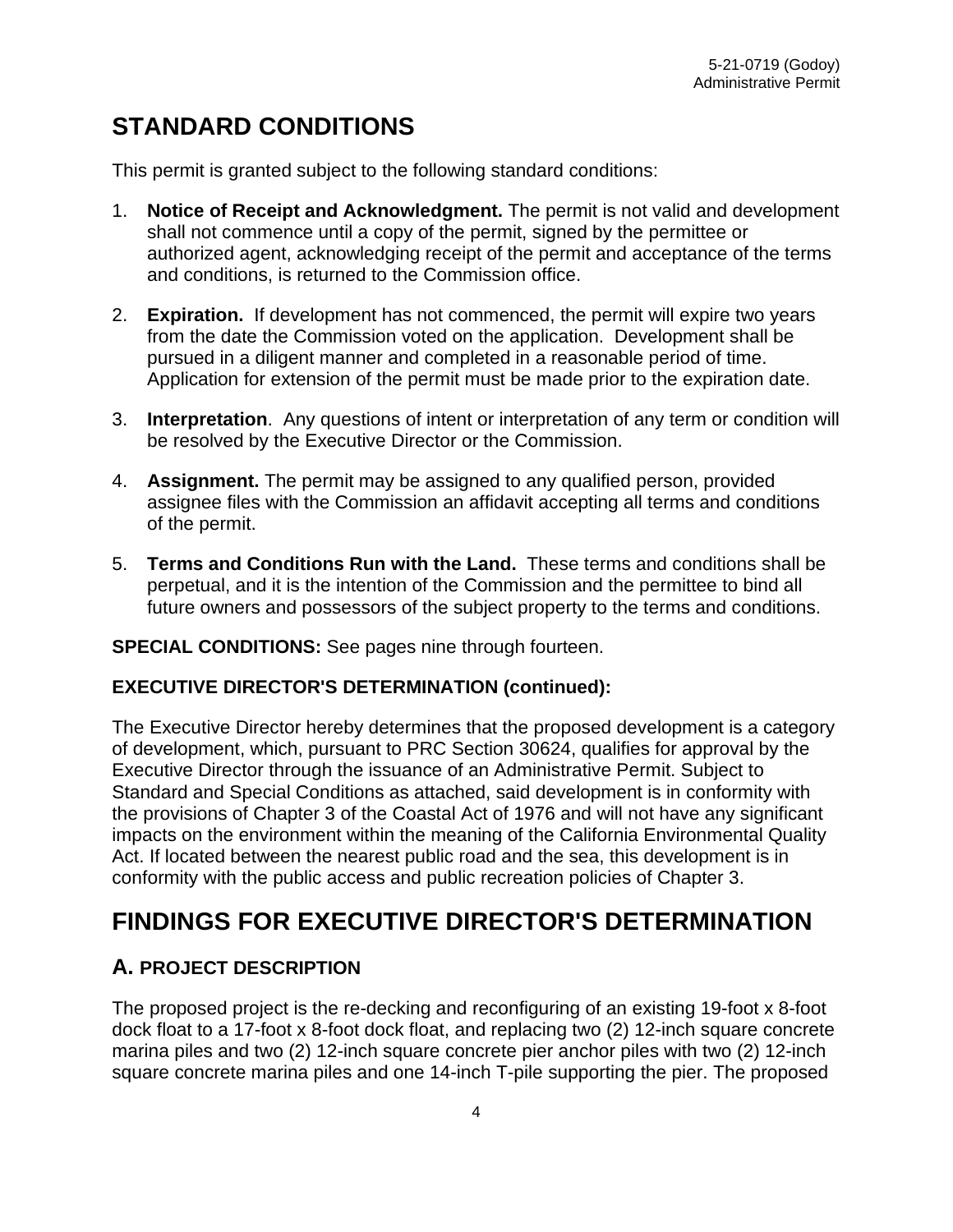project also includes the re-decking of the existing pier and gangway, but no other work is proposed to these two components (**[Exhibits No. 2-4](https://documents.coastal.ca.gov/reports/2022/4/F5b/F5b-4-2022-exhibits.pdf)**). The new dock system will be comprised of wood and composite material, foam, and concrete. Water coverage from the existing dock float compared to the proposed dock float will be decreased from 152 square feet to 136 square feet (a decrease of 16 square feet.). The number of piles will be reduced from four to three, resulting in 0.64 less fill. The project does not result in any further encroachment into the Rialto Canal, is generally consistent with the size of docks in the adjacent area and is consistent with past Commission-issued permits. The existing and proposed dock float also meets the City of Newport Beach Harbor Permit Policy in that it does not extend channelward beyond 30 feet from the Bulkhead Line. The City of Newport Beach Harbor Resources Division has developed Harbor Design Criteria Guidelines and Standards which, though not certified by the Coastal Commission, provide criteria for designing dock systems in a way that minimizes water coverage while providing for a usable dock. The proposed project is generally consistent with those guidelines and standards.

Any potential addition/expansion to the floating dock system, whether temporary or permanent, even if not required to be attached to the bulkhead or a pile in the bay, would constitute development as defined in section 30106 of the Coastal Act<sup>1</sup>, would be located in Newport Bay within the Commission's retained jurisdiction and would necessitate review and approval by the Coastal Commission, including issuance of an amendment to this permit or a new CDP. This review would also give the Commission an opportunity to review and analyze any potential adverse impacts of an increase of water coverage in an area where such coverage is already a concern. **Special Condition No. 6** further clarifies that any improvement or repair or maintenance of the subject proposed development will require an amendment to this CDP or a new CDP.

The subject site is a bulkheaded property fronting Newport Bay located at 505 36<sup>th</sup> Street in the City of Newport Beach, Orange County (**[Exhibit No. 1](https://documents.coastal.ca.gov/reports/2022/4/F5b/F5b-4-2022-exhibits.pdf)**). The dock will be used for boating related purposes to serve a single-family residential development. Single-family residences and associated private dock systems characterize the subject site and the surrounding area.

<span id="page-4-0"></span><sup>1</sup> Section 30106 of the Coastal Act defines "Development" as follows: "Development" means, on land, in or under water, the placement or erection of any solid material or structure; discharge or disposal of any dredged material or of any gaseous, liquid, solid, or thermal waste; grading, removing, dredging, mining, or extraction of any materials; change in the density or intensity of use of land, including, but not limited to, subdivision pursuant to the Subdivision Map Act (commencing with Section 66410 of the [Government Code\)](http://leginfo.legislature.ca.gov/faces/codes_displayexpandedbranch.xhtml?tocCode=GOV&division=2.&title=7.&part=&chapter=&article=), and any other division of land, including lot splits, except where the land division is brought about in connection with the purchase of such land by a public agency for public recreational use; change in the intensity of use of water, or of access thereto; construction, reconstruction, demolition, or alteration of the size of any structure, including any facility of any private, public, or municipal utility; and the removal or harvesting of major vegetation other than for agricultural purposes, kelp harvesting, and timber operations which are in accordance with a timber harvesting plan submitted pursuant to the provisions of the Z'berg-Nejedly [Forest Practice Act of 1973](http://leginfo.legislature.ca.gov/faces/codes_displayexpandedbranch.xhtml?tocCode=PRC&division=4.&title=&part=2.&chapter=8.&article=) (commencing wit[h Section 4511\)](http://leginfo.legislature.ca.gov/faces/codes_displayexpandedbranch.xhtml?tocCode=PRC&division=4.&title=&part=2.&chapter=8.&article=).

As used in this section, "structure" includes, but is not limited to, any building, road, pipe, flume, conduit, siphon, aqueduct, telephone line, and electrical power transmission and distribution line.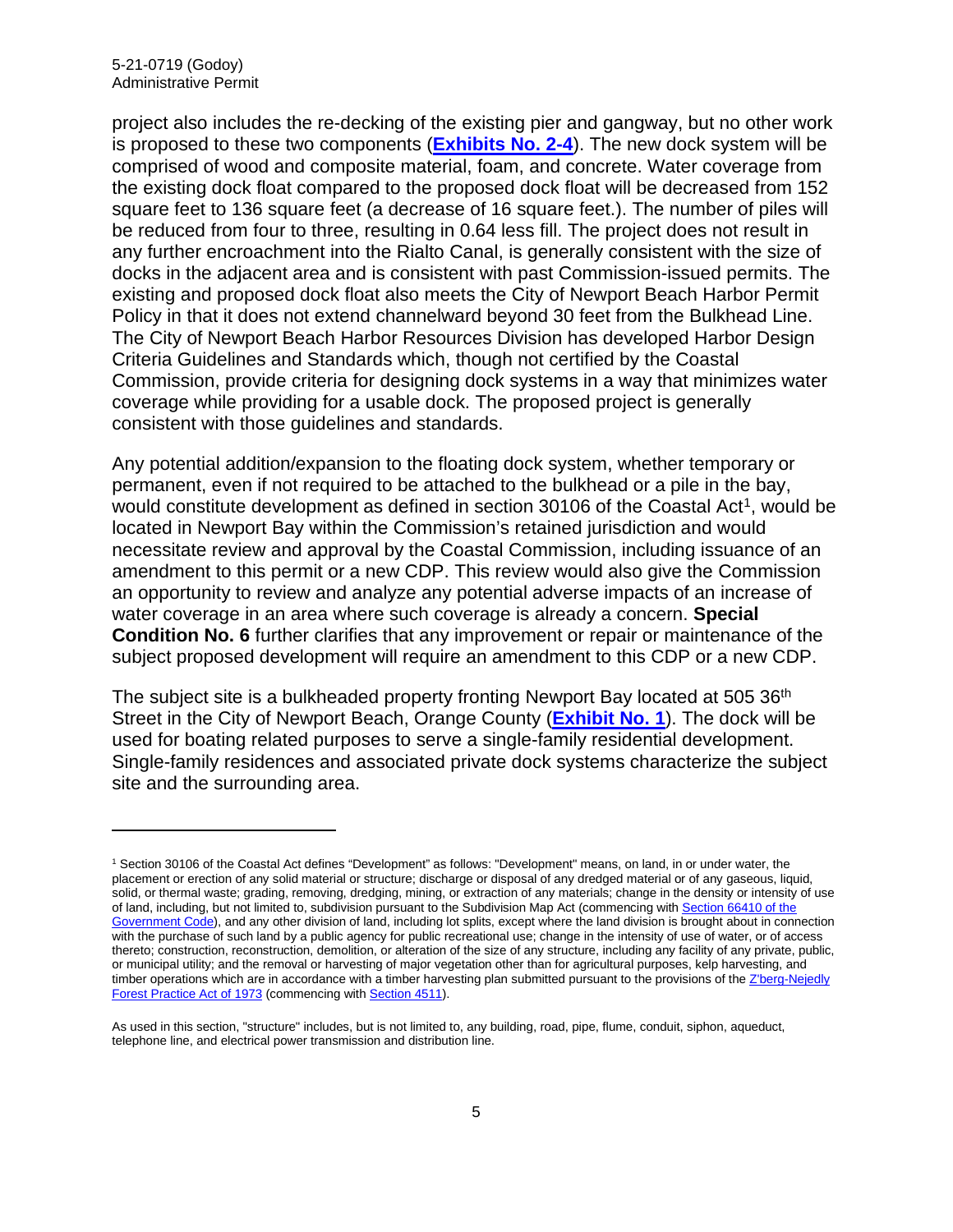An approximate 30-foot wide x 11-foot deep channelward portion of the property between the seawall and the bulkhead/property line is submerged private property, but is still located within the Coastal Commission's retained permit jurisdiction (**[Exhibits No.](https://documents.coastal.ca.gov/reports/2022/4/F5b/F5b-4-2022-exhibits.pdf)  [2-4](https://documents.coastal.ca.gov/reports/2022/4/F5b/F5b-4-2022-exhibits.pdf)**). The existing pier that is proposed to be re-decked is located within this area.

The project is located on and in water area identified by the City as "*Waterways Dedicated or Reserved for the same*" on the City's Tidelands Survey of Newport Harbor dated January 11, 2017 and it is not part of the mapped State Tidelands held in trust by the City. Pursuant to Public Resources Code section 7552.5, the submerged land is subject to a navigational easement that, in general, precludes the owner from preventing the public from using the waters for navigational purposes even if the submerged lands are not public trust lands. No work is proposed on or in the submerged lands that would encroach bayward resulting in interference with navigation through the waterway. Thus, the proposed project would not be inconsistent with the navigational easement.

The subject site is within the Coastal Commission's retained permit jurisdiction. However, the City is the local permit issuing authority for development (i.e., a floating dock system) located in the waters of Newport Beach and as such, issues Approval-In-Concepts for developments located in these waters. The applicant received an Approval-in-Concept from the City of Newport Beach Public Works on October 28, 2017. The existing and proposed project is located on submerged area that is managed by the City of Newport Beach, and as such, the City also issues permits entitled "City of Newport Beach Harbor Permits." The Harbor Permit does not constitute a lease; however, it authorizes the development over public tidelands managed by the City of Newport Beach. The City assesses a fee for temporary private use of the public tidelands either bi-monthly or annually through the water bill associated with the adjacent private property and the funds from those fees are deposited in a Tidelands Fund reserved for improvements in Newport Harbor. Regarding the project site, the applicant has paid the fee and does have an active "City of Newport Beach Harbor Permit."

There is no direct public pedestrian access to public tidelands through the private residential lot at the subject site. However, public access is available approximately 120 feet south of the project site at the Finley Street street-end. Therefore, the proposed project does not result in adverse impacts to public access or recreation. In order to preserve and maintain access to the public Tidelands if development patterns change in the future or if there is an effort to expand public access within the canals**, Special Condition No. 4** is imposed stating that the approval of a coastal development permit for the project does not waive any public rights or interest that exist or may exist on the property.

The applicant submitted an eelgrass survey for the project site conducted on May 21, 2021, which determined that no eelgrass was located within the project site. Eelgrass surveys completed between August through October are valid until the resumption of active growth (i.e., March 1). This date has passed, and the subject eelgrass survey is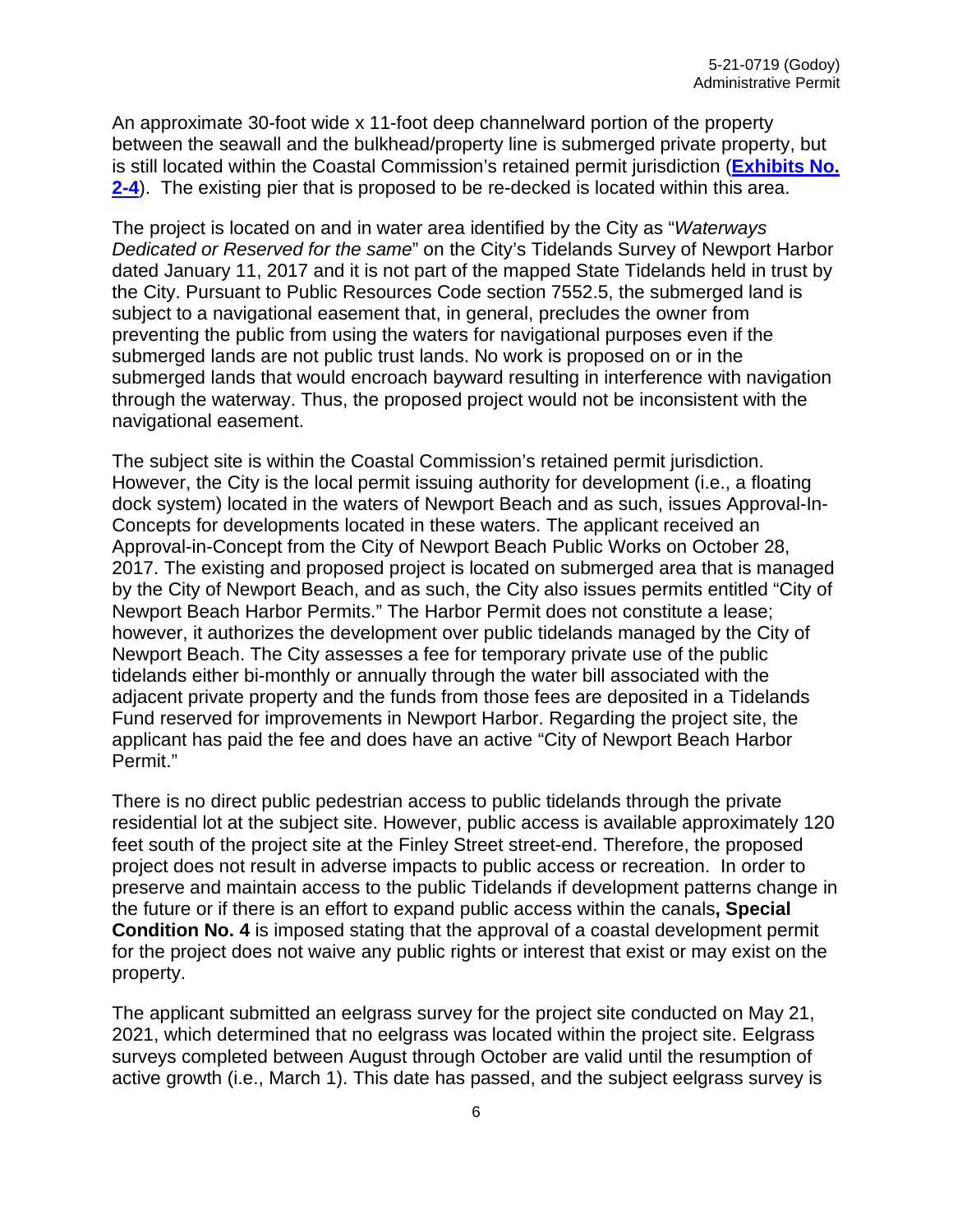no longer valid for project construction. Therefore, the Commission imposes **Special Condition No. 2**, which requires a new eelgrass survey and identifies the procedures necessary to be completed prior to beginning construction. If the pre-construction eelgrass survey required by **Special Condition No. 2** identifies new eelgrass beds that would be impacted by the proposed dock construction, the applicant must apply for a CDP amendment or new CDP to re-design and/or relocate the new dock to avoid eelgrass impacts consistent with Sections 30230 and 30231 of the Coastal Act which protect biological resources.

The applicant has submitted a Caulerpa survey conducted in conjunction with the eelgrass survey on May 21, 2021. The bathymetric surveys did not find evidence of Caulerpa onsite—however, Caulerpa surveys only remain valid for 90 days. Given the potential for the Caulerpa species to take over eelgrass and other marine habitat in the project vicinity, the Commission staff recommends requires an up-to-date Caulerpa survey be conducted prior to commencement of the project, as addressed by **Special Condition No. 3**. Also, if any Caulerpa is found on the project site, **Special Condition No. 3** identifies the procedures necessary to be completed prior to beginning any construction consistent with Sections 30230 and 30231 of the Coastal Act which protect biological resources.

There is potential for the discharge of demolition or construction debris into coastal waters at the project site. This could result in adverse effects on the marine environment. The proposed development includes protective measures to ensure that coastal waters and marine resources will not be adversely affected before, during or after construction. To ensure that all impacts (pre- and post- construction) to water quality are minimized, and to reduce the potential for construction related impacts on water quality, the Commission imposes **Special Condition No. 1**, which requires, but is not limited to, the appropriate storage and handling of construction equipment and materials to minimize the potential of pollutants to enter coastal waters; and the continued use and maintenance of post-construction BMPs. As conditioned, the proposed project minimizes impacts to biological resources consistent with Sections 30230 and 30231 of the Coastal Act.

The applicant has indicated that the project has a pending Clean Water Act Section 401 Water Quality Standards Certification under review from the Regional Water Quality Control Board (RWQCB). The applicant has also applied for a permit from the United States Army Corps of Engineers (USACE), which is pending until coastal development permit approval. To ensure that the proposed project adheres to the requirements from other resource agencies, and to account for changes to other resource agency permits that may be necessary given the design alternative required by the Commission, **Special Condition No. 5** requires the applicant to comply with all requirements, requests and mitigation measures from the California Department of Fish and Wildlife (CDFW), the RWQCB, the USACE, and the United States Fish and Wildlife Service (USFWS) with respect to preservation and protection of water quality and marine environment consistent with Section 30231, 30232 and 30233 of the Coastal Act.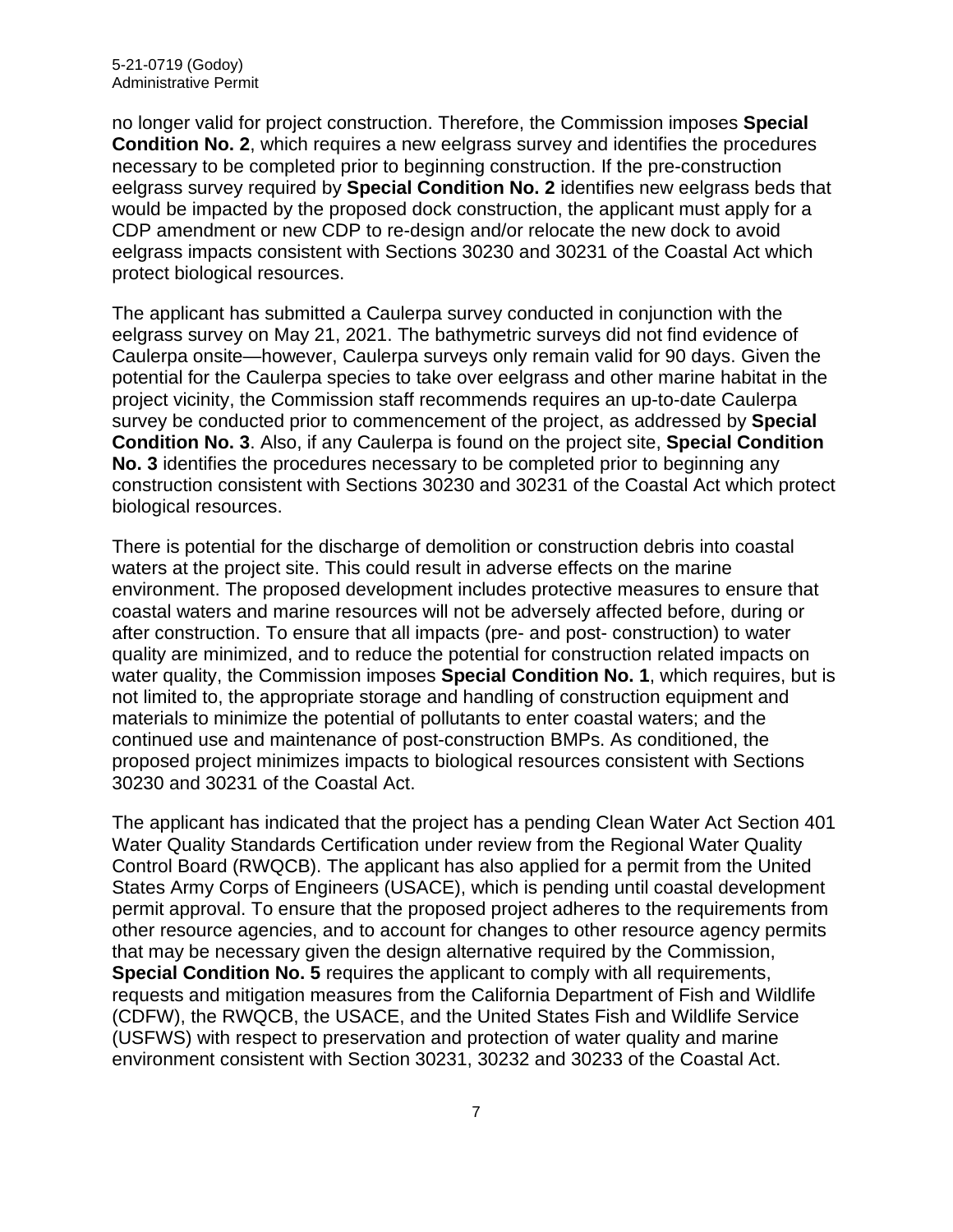## <span id="page-7-0"></span>**B. MARINE RESOURCES**

The proposed private recreational boat dock development and its associated structures are an allowable and encouraged marine-related use. The design of the project includes the minimum size and number of pilings necessary for structural stability. There are no feasible less environmentally damaging alternatives available. As conditioned, the project will not significantly adversely impact eelgrass beds and will not contribute to the dispersal of the invasive aquatic algae, *Caulerpa sp*. Further, as proposed and conditioned, the project, which is to be used solely for recreational boating purposes, conforms to Sections 30224 and 30233 of the Coastal Act.

# <span id="page-7-1"></span>**C. PUBLIC ACCESS**

The proposed development will not have any new adverse impact on public access to the coast or to nearby recreational facilities. Therefore, as conditioned, the proposed development conforms with Sections 30210 through 30214, Sections 30220 through 30224, and 30252 of the Coastal Act.

# <span id="page-7-2"></span>**D. WATER QUALITY**

The proposed work will be occurring on, within, or adjacent to coastal waters. The storage or placement of construction material, debris, or waste in a location where it could be discharged into coastal waters could result in an adverse effect on the marine environment. To reduce the potential for construction related impacts on water quality, the special conditions are imposed requiring, but not limited to, the appropriate storage and handling of construction equipment and materials to minimize the potential of pollutants to enter coastal waters. To reduce the potential for post-construction impacts to water quality the permit requires the continued use and maintenance of postconstruction BMPs. As conditioned, the development conforms to Sections 30230 and 30231 of the Coastal Act.

# <span id="page-7-3"></span>**E. LOCAL COASTAL PROGRAM (LCP)**

The proposed development is located seaward of the mean high tide line and is within the Commission's original permit jurisdiction. The standard of review for development within the Commission's original permit jurisdiction is Chapter 3 of the Coastal Act. The City of Newport Beach certified LCP was certified on January 13, 2017 and may provide guidance for development. As conditioned, the proposed development is consistent with the Chapter 3 policies of the Coastal Act.

# <span id="page-7-4"></span>**F. CALIFORNIA ENVIRONMENTAL QUALITY ACT (CEQA)**

As conditioned, there are no feasible alternatives or additional feasible mitigation measures available that would substantially lessen any significant adverse effect that the activity may have on the environment. Therefore, the proposed project, as conditioned to mitigate the identified impacts, is the least environmentally damaging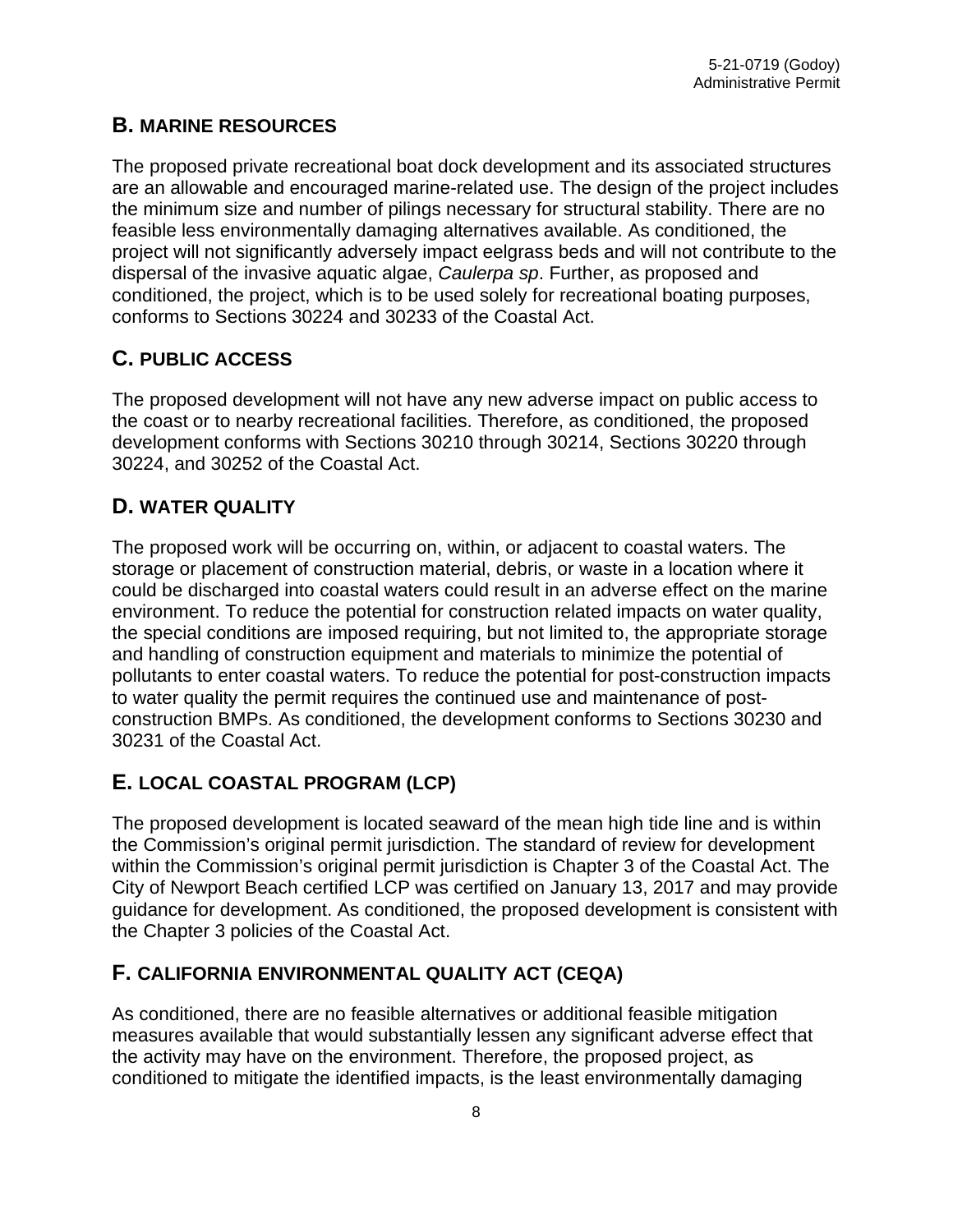feasible alternative and can be found consistent with the requirements of the Coastal Act to conform to CEQA.

# <span id="page-8-0"></span>**SPECIAL CONDITIONS**

The permit is granted subject to the following special conditions:

## **1. Water Quality**

- A. Construction Responsibilities and Debris Removal
	- (1) No demolition or construction materials, equipment, debris, or waste shall be placed or stored where it may enter sensitive habitat, receiving waters or a storm drain, or be subject to wave, wind, rain or tidal erosion and dispersion;
	- (2) Any and all debris resulting from demolition or construction activities, and any remaining construction material, shall be removed from the project site within 24 hours of completion of the project;
	- (3) Demolition or construction debris and sediment shall be removed from work areas each day that demolition or construction occurs to prevent the accumulation of sediment and other debris that may be discharged into coastal waters;
	- (4) Machinery or construction materials not essential for project improvements will not be allowed at any time in the intertidal zone;
	- (5) If turbid conditions are generated during construction a silt curtain will be utilized to control turbidity;
	- (6) Floating booms will be used to contain debris discharged into coastal waters and any debris discharged will be removed as soon as possible but no later than the end of each day;
	- (7) Non buoyant debris discharged into coastal waters will be recovered by divers as soon as possible after loss;
	- (8) All trash and debris shall be disposed in the proper trash and recycling receptacles at the end of every construction day;
	- (9) The applicant shall provide adequate disposal facilities for solid waste, including excess concrete, produced during demolition or construction;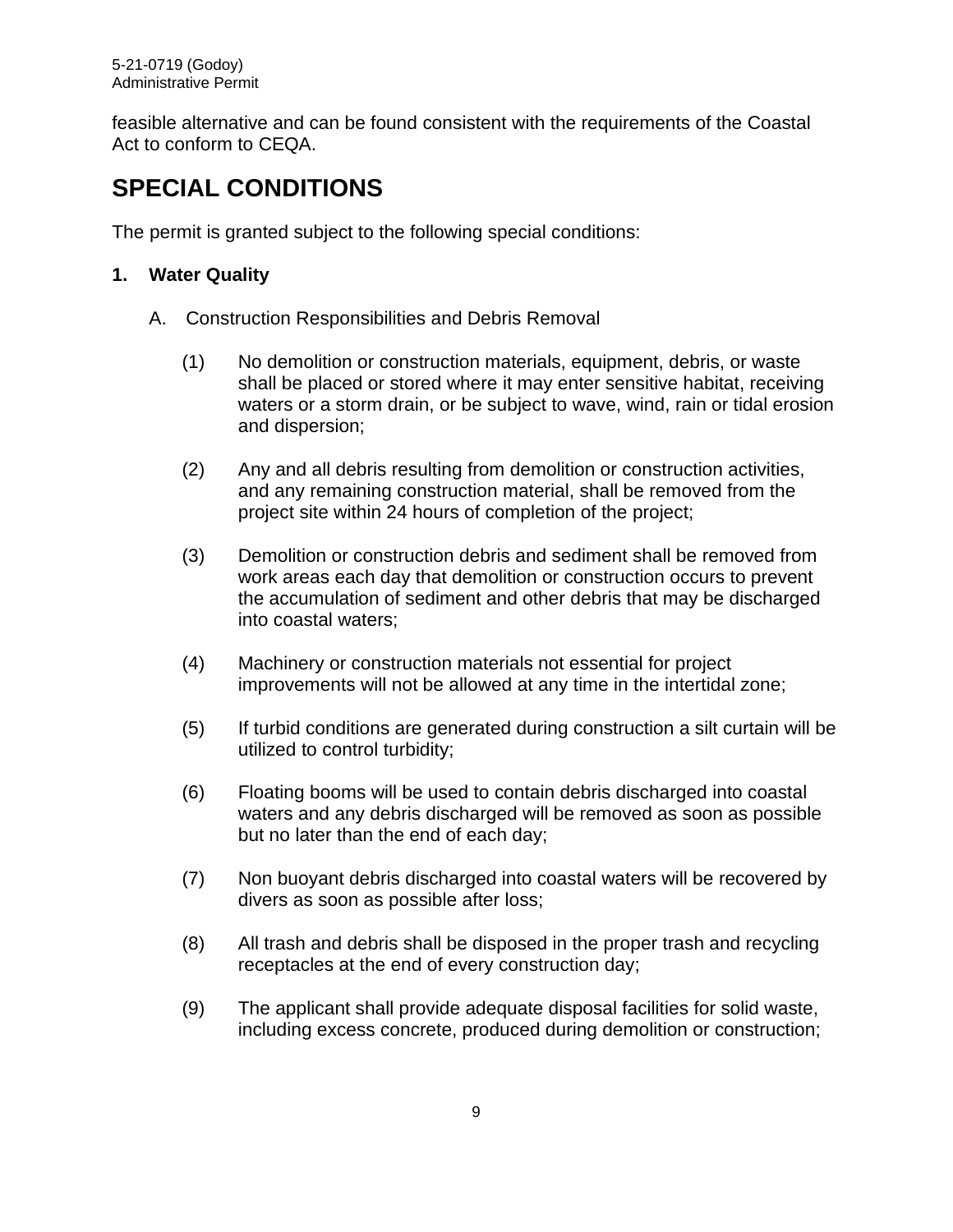- (10) Debris shall be disposed of at a legal disposal site or recycled at a recycling facility. If the disposal site is located in the coastal zone, a coastal development permit or an amendment to this permit shall be required before disposal can take place unless the Executive Director determines that no amendment or new permit is legally required;
- (11) All stock piles and construction materials shall be covered, enclosed on all sides, shall be located as far away as possible from drain inlets and any waterway, and shall not be stored in contact with the soil;
- (12) Machinery and equipment shall be maintained and washed in confined areas specifically designed to control runoff. Thinners or solvents shall not be discharged into sanitary or storm sewer systems;
- (13) The discharge of any hazardous materials into any receiving waters shall be prohibited;
- (14) Spill prevention and control measures shall be implemented to ensure the proper handling and storage of petroleum products and other construction materials. Measures shall include a designated fueling and vehicle maintenance area with appropriate berms and protection to prevent any spillage of gasoline or related petroleum products or contact with runoff. The area shall be located as far away from the receiving waters and storm drain inlets as possible;
- (15) Best Management Practices (BMPs) and Good Housekeeping Practices (GHPs) designed to prevent spillage and/or runoff of demolition or construction-related materials, and to contain sediment or contaminants associated with demolition or construction activity, shall be implemented prior to the on-set of such activity; and
- (16) All BMPs shall be maintained in a functional condition throughout the duration of construction activity.
- B. Best Management Practices Program

By acceptance of this permit the applicant agrees that the long-term water-borne berthing of boat(s) in the approved dock and/or boat slip will be managed in a manner that protects water quality pursuant to the implementation of the following BMPs.

- (1) Boat Cleaning and Maintenance Measures:
	- a. In-water top-side and bottom-side boat cleaning shall minimize the discharge of soaps, paints, and debris;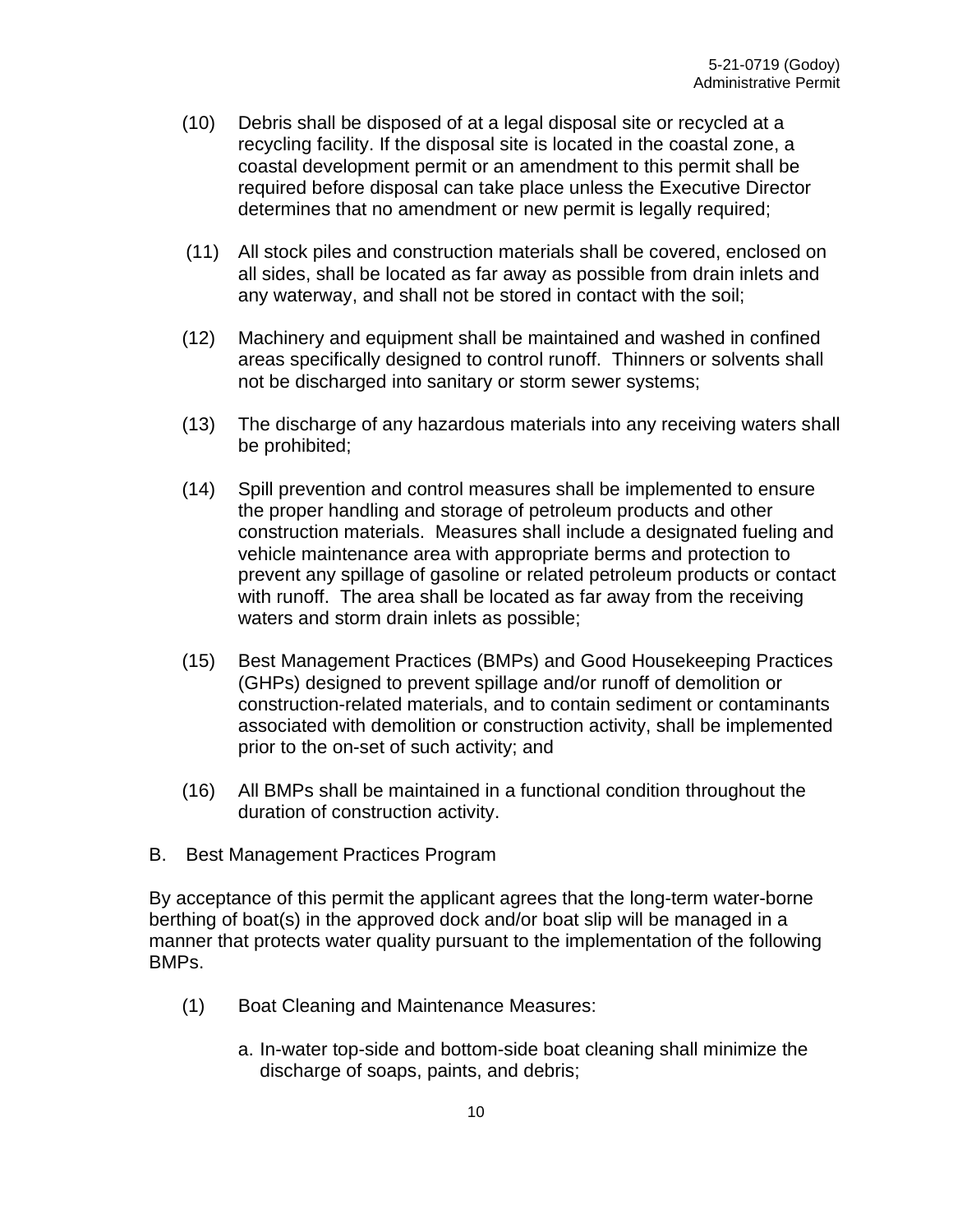- b. In-the-water hull scraping or any process that occurs under water that results in the removal of paint from boat hulls shall be prohibited. Only detergents and cleaning components that are designated by the manufacturer as phosphate-free and biodegradable shall be used, and the amounts used minimized; and
- c. The applicant shall minimize the use of detergents and boat cleaning and maintenance products containing ammonia, sodium hypochlorite, chlorinated solvents, petroleum distillates or lye.
- d. Any and all debris/trash found near the dock will be removed.
- (2) Solid and Liquid Waste Management Measures:
	- a. All trash, recyclables, and hazardous wastes or potential water contaminants, including old gasoline or gasoline with water, absorbent materials, oily rags, lead acid batteries, anti-freeze, waste diesel, kerosene and mineral spirits will be disposed of in a proper manner and will not at any time be disposed of in the water or gutter.
- (3) Petroleum Control Management Measures:
	- a. Boaters will practice preventive engine maintenance and will use oil absorbents in the bilge and under the engine to prevent oil and fuel discharges. Oil absorbent materials shall be examined at least once a year and replaced as necessary. Used oil absorbents are hazardous waste in California. Used oil absorbents must therefore be disposed in accordance with hazardous waste disposal regulations. The boaters will regularly inspect and maintain engines, seals, gaskets, lines and hoses in order to prevent oil and fuel spills. The use of soaps that can be discharged by bilge pumps is prohibited;
	- b. If the bilge needs more extensive cleaning (e.g., due to spills of engine fuels, lubricants or other liquid materials), the boaters will use a bilge pump-out facility or steam cleaning services that recover and properly dispose or recycle all contaminated liquids; and
	- c. Bilge cleaners which contain detergents or emulsifiers will not be used for bilge cleaning since they may be discharged to surface waters by the bilge pumps.
- (4) Leakage Measures:
	- a. Any leakage or spills must be immediately reported to the management team, Newport Beach Fire Department and/or the City of Newport Beach Hazmat Team.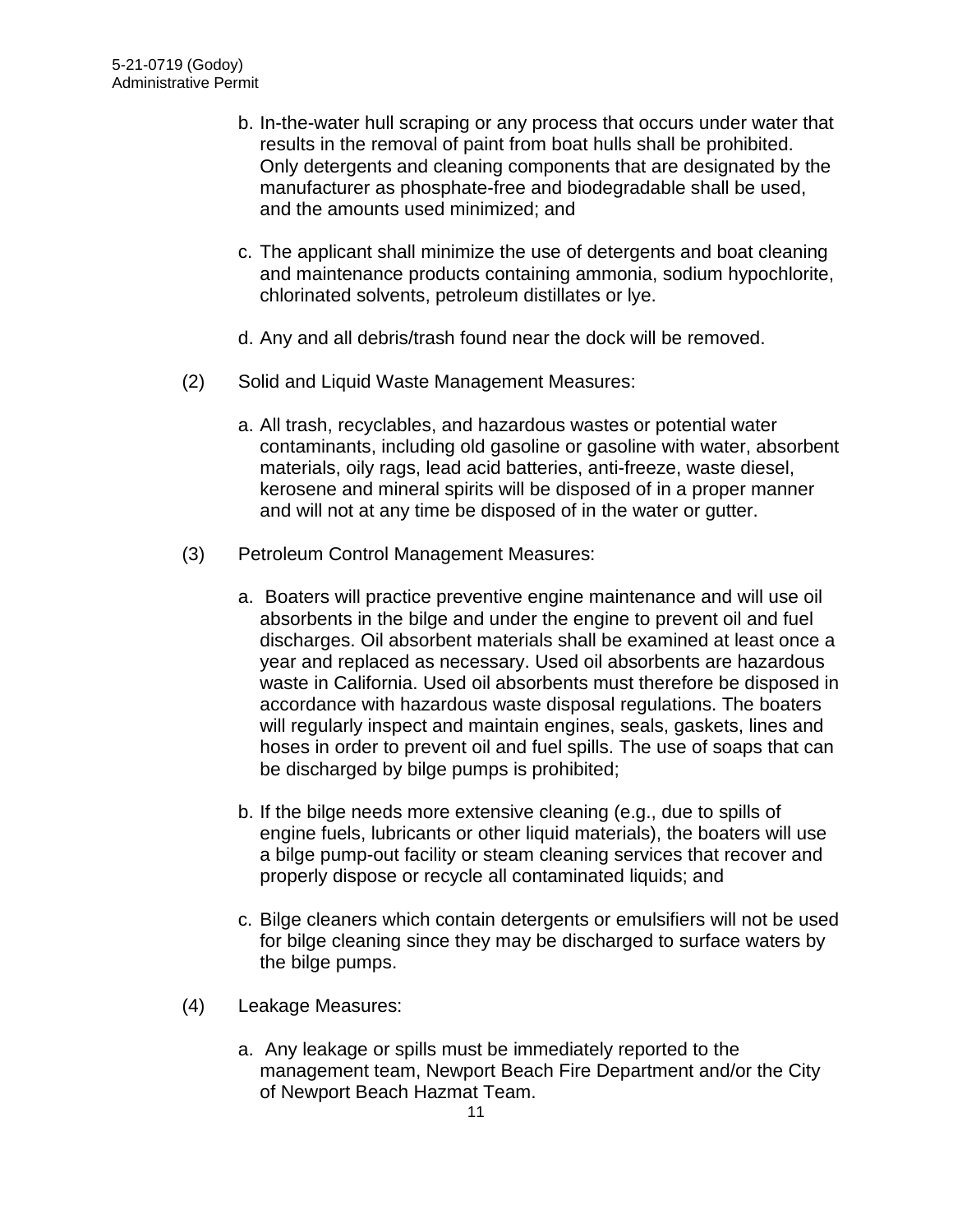- b. In the event of leakage or spill of hazardous materials to the marine environment, the source of the leakage or spill is terminated immediately.
- c. All tenant vessels should have absorbent pads on board. This product should be an oil-only absorbent product which soaks up hydrocarbons – gasoline, diesel fuel, oil, hydraulic fluids- but not water. Other absorbent products that "eat" hydrocarbons are not allowed. No boater shall pour loose remediation productions or spray any remediation products on the water at anytime.

#### **2. Eelgrass Survey(s)**

- **A. Pre-Construction Eelgrass Survey.** A valid pre-construction eelgrass (Zostera marina) survey shall be completed during the period of active growth of eelgrass (typically March through October). The pre-construction survey shall be completed prior to the beginning of construction and shall be valid until the next period of active growth. The survey shall be prepared in full compliance with the "California Eelgrass Mitigation Policy" dated October 2014 (except as modified by this special condition) adopted by the National Marine Fisheries Service and shall be prepared in consultation with the California Department of Fish and Wildlife. The applicant shall submit the eelgrass survey for the review and approval of the Executive Director within five (5) business days of completion of each eelgrass survey and in any event no later than fifteen (15) business days prior to commencement of any development. If the eelgrass survey identifies any eelgrass within the project area which would be impacted by the proposed project, the development shall require an amendment to this permit from the Coastal Commission or a new coastal development permit.
- **B. Post-Construction Eelgrass Survey**. If any eelgrass is identified in the project area or the 10 meter buffer area by the pre-construction survey required by Subsection A of this condition, within 30 days of completion of construction, or within the first 30 days of the next active growth period following completion of construction that occurs outside of the active growth period, the applicant shall survey the project site and the 10 meter buffer area to determine if any eelgrass was adversely impacted. The survey shall be prepared in full compliance with the CEMP adopted by the NMFS (except as modified by this special condition), and in consultation with the CDFW. If side-scan sonar methods are to be used, evidence of a valid permit from CSLC must also be provided prior to the commencement of each survey period. The applicant shall submit the post-construction eelgrass survey for the review and approval of the Executive Director within thirty (30) days after completion of the survey. If any eelgrass has been adversely impacted, the applicant shall replace the impacted eelgrass at a minimum final 1.38:1 ratio on-site (mitigation: impact), or at another location, in accordance with the CEMP. Any exceptions to the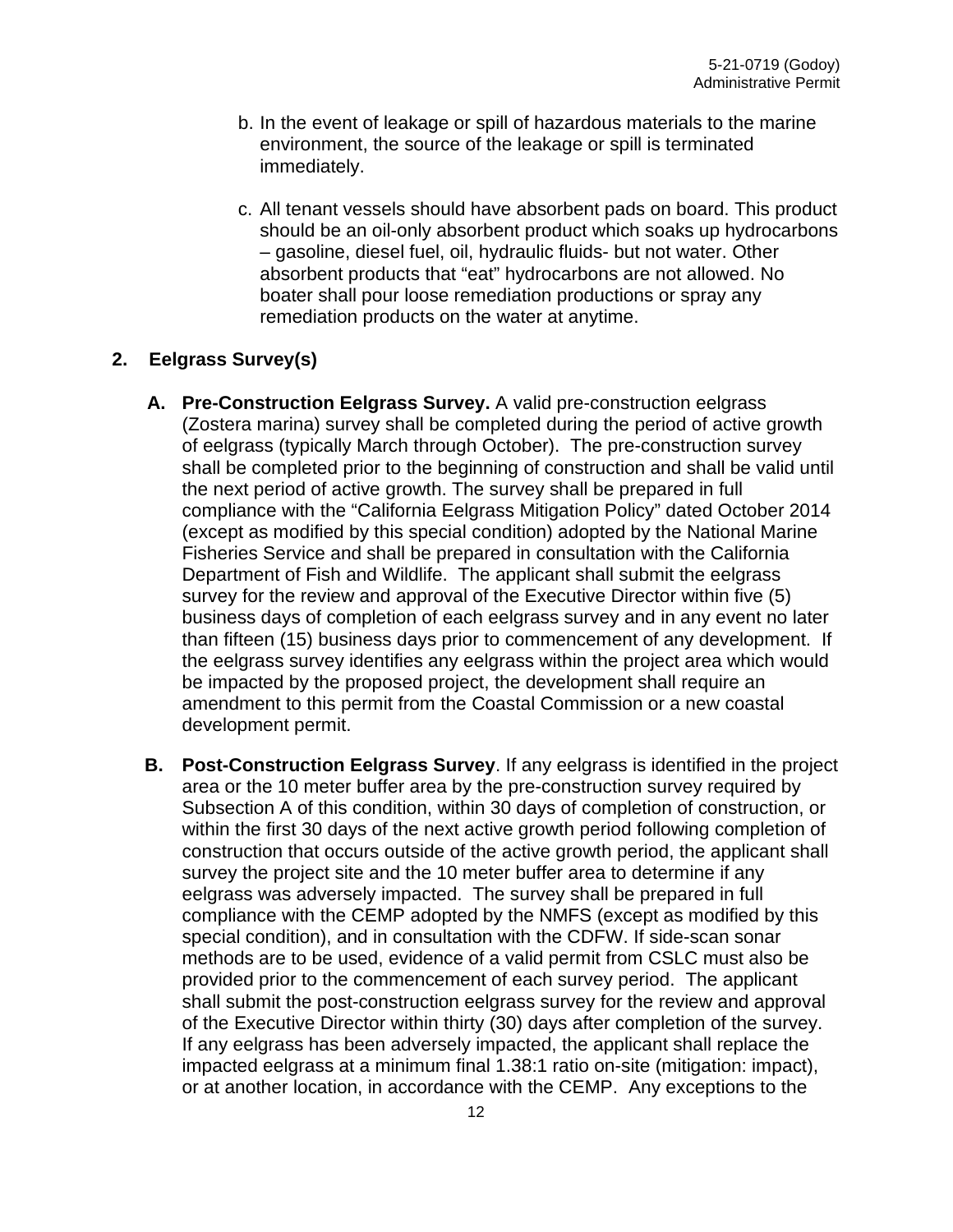required 1.38:1 minimum final mitigation ratio found within the CEMP shall not apply. Based on past performance of eelgrass mitigation efforts, in order to achieve this minimum, the appropriate regional initial planting ratio provided in the CEMP should be used. Implementation of mitigation to ensure success in achieving the minimum final mitigation ratio (1.38:1) shall require an amendment to this permit or a new coastal development permit unless the Executive Director provides a written determination that no amendment or new permit is required.

#### **3. Pre-construction Caulerpa Sp. Survey**

- **A.** Not earlier than 90 days nor later than 30 days prior to commencement or recommencement of any development authorized under this coastal development permit (the "project"), the applicant shall undertake a survey of the project area and a buffer area at least 10 meters beyond the project area to determine the presence of the invasive alga Caulerpa sp. The survey shall include a visual examination of the substrate.
- **B.** The survey protocol shall be prepared in consultation with the Regional Water Quality Control Board, the California Department of Fish and Wildlife, and the National Marine Fisheries Service.
- **C.** Within five (5) business days of completion of the survey, the applicant shall submit the survey:
	- (1) for the review and approval of the Executive Director; and
	- (2) to the Surveillance Subcommittee of the Southern California Caulerpa Action Team (SCCAT). The SCCAT Surveillance Subcommittee may be contacted through California Department of Fish & Wildlife (858/467-4218) and National Marine Fisheries Service (562/980-4043).
- **D.** Prior to initiation of any authorized Bottom Disturbing Activity within an Infected System, two surveys, initiated not less than 60 days apart, shall be conducted within the project APE. The first survey shall be conducted using High Intensity Level techniques and the second survey shall be conducted using Eradication Area Level techniques. Both surveys shall be conducted within the same High Growth Period. Deviations from this condition may be considered on a case-bycase basis by the appropriate regulatory agency in consultation with NOAA Fisheries and CDFW.
- **E.** At least one survey shall be conducted within 45 days of initiation of an authorized Bottom Disturbing Activity (a "Pre-Act Survey"). This survey could be the second (Eradication Area Level) survey conducted during the High Growth Period. However, project delays may require that a third survey be conducted prior to initiation of the Bottom Disturbing Activity in order to meet this 45-day requirement. If a third survey is required, this survey shall be conducted at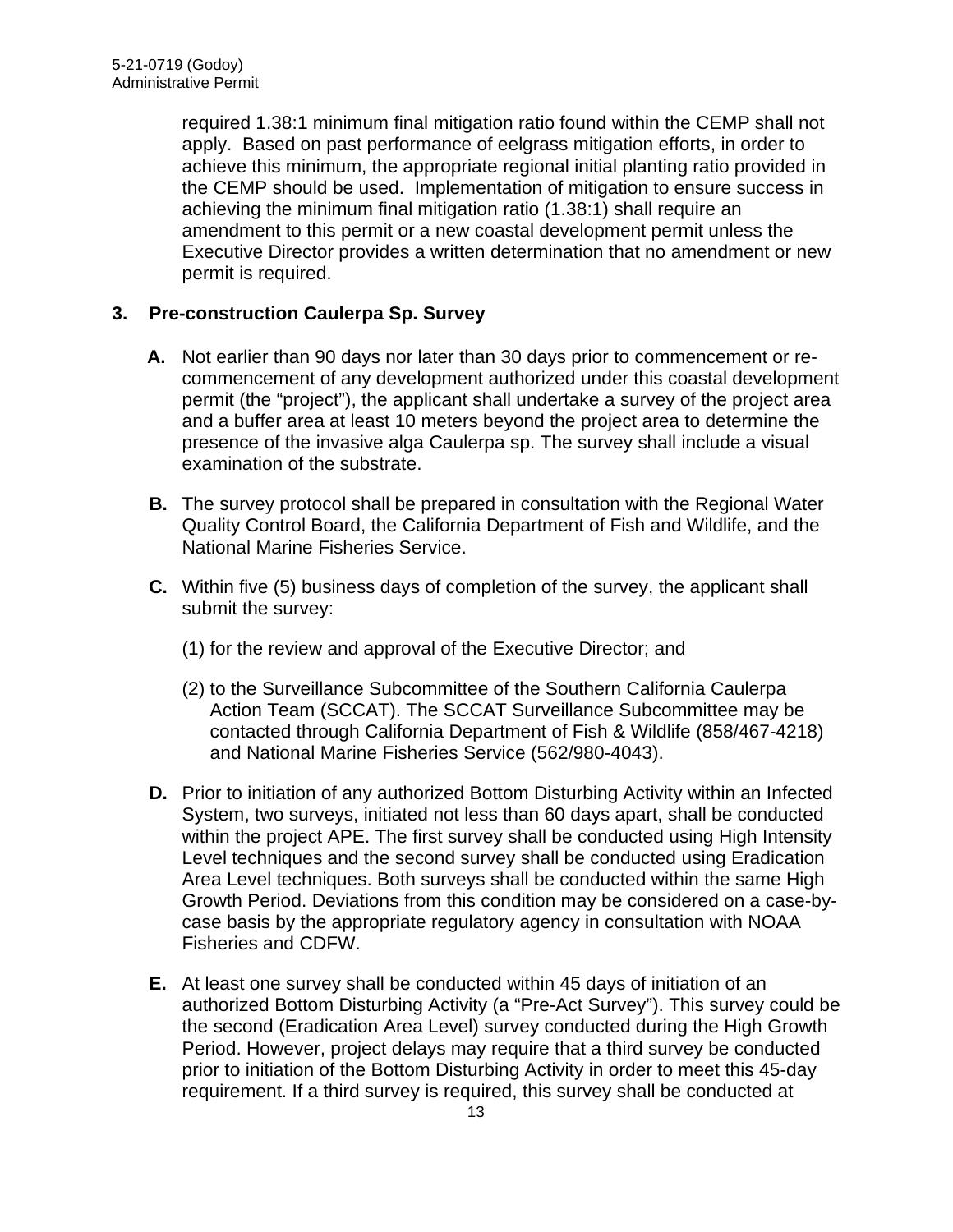either a High Intensity Level or Eradication Area Level as determined by the NOAA Fisheries/CDFW Contacts based upon site circumstances and proximity to infestations. To determine appropriate survey level, please contact the NOAA Fisheries/CDFW Contacts with project specific information.

**F.** If Caulerpa species is found within the project or buffer areas, the applicant shall not proceed with the project until 1) the applicant provides evidence to the Executive Director, subject to concurrence by the Executive Director, that all Caulerpa sp. discovered within the project and buffer area has been eliminated in a manner that complies with all applicable governmental approval requirements, including but not limited to those of the California Coastal Act, or 2) the applicant has revised the project to avoid any contact with Caulerpa species. No revisions to the project shall occur without a Coastal Commission approved amendment to this coastal development permit unless the Executive Director determines that no amendment is legally required.

#### **4. Public Rights and Public Trust**

The Coastal Commission's approval of this permit shall not constitute a waiver of any public rights that exist or may exist on the property. The permittee shall not use this permit as evidence of a waiver of any public rights that may exist on the property now or in the future.

#### **5**. **Resource Agencies**

The permittee shall comply with all requirements, requests and mitigation measures from the California Department of Fish and Wildlife (CDFW), the Regional Water Quality Control Board (RWQCB); the U.S. Army Corps of Engineers (USACE), and the U.S. Fish and Wildlife Service (USFWS) with respect to preservation and protection of water quality and marine environment. Any change in the approved project that may be required by the above-stated agencies shall be submitted to the Executive Director in order to determine if the proposed change shall require a permit amendment pursuant to the requirements of the Coastal Act and the California Code of Regulations.

**6. Future Development.** This permit is only for the development described in CDP No. 5-21-0719. Pursuant to Title 14 of the California Code of Regulations, Section 13253(b)(6), the exemptions otherwise provided in Public Resources Code Section 30610(b) shall not apply to the development governed by CDP No. 5-21-0719, including the proposed private dock float system. Accordingly, any future improvements to the development authorized by this permit, including but not limited to repair and maintenance identified as requiring a permit in Public Resources Code Section 30610(d) and Title 14 of the California Code of Regulations, Sections 13252(a)-(b), shall require an amendment to CDP No. 5-21- 0719 from the Commission or shall require an additional CDP from the Commission or from the applicable certified local government.